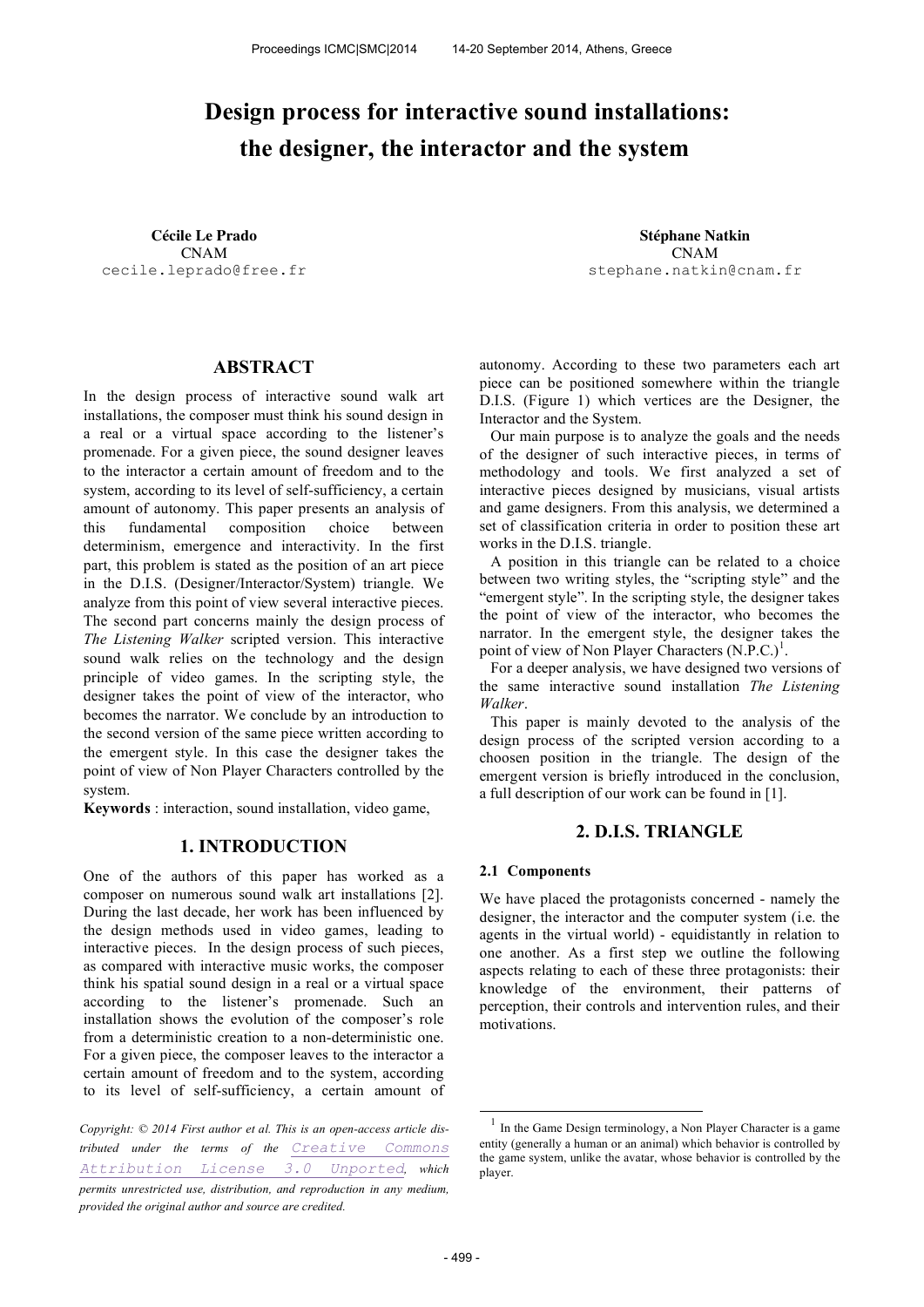

**Figure 1**. D.I.S. triangle

#### *2.1.1 The designer*

We use here the word designer for an author such as a composer, a sound designer, or more generally a creator of a sound installation.

The designer in the triangle has a leadership position. He must choose the position of his work in the D.I.S triangle. Our work relies on the following hypothesis on the designer goals:

- One of his goal is to abandon linear writing towards a better distribution of the "narrative" between the designer, the interactor and the system.
- He wants also to maintain artistic consistency within such an open compositional proposal.
- From the designer point of view, the interactor is unpredictable. The designer wants to let a part of the story to rely on the interactor's objectives,<br>decision-making, personal perception. decision-making, personal perception, understanding of the sound space and, more generally, of the surrounding world.

#### *2.1.2 The interactor*

Depending on the device and the interface offered, the interactor receives visual, auditory, tactile and, more rarely, olfactory information. We focus on listening and understanding the space. We assume that the interactor discovers the environment in which he moves principally through his auditory attention; control of the system and rules are learnt through trial and error.

The interactor has many ways to take a decision. Decisions may be based on logic or they can be actions in response to the interactor's understanding of a situation. We start from the assumption that, unlike in most video games, there is no precise goal assigned to the interactor. His main motivation is toward discovery of an "unknown", in every sense of the word.

## *2.1.3 The system*

The interactor is not the only source of indeterminism in the execution of the piece. The computer system - by combinatorial developments, the use of hazards or any other generative technique - can make the execution of the sound piece to some degree unpredictable. Usually in generative artistic creation, such as in video game, the goal of artificial intelligence - and more broadly generative mechanisms - is to generate credible perceptive behaviors. The Designer who is, in general, neither a specialist in artificial intelligence, nor a trained psychologist, defines this role. It therefore seems reasonable to consider that the description of these components is mainly behavioral.

## **2.2 Interactive art works analysis**

#### *2.2.1 Analysis criteria*

We have selected a set of interactive art pieces in order to understand the position choosen by their designers within our D.I.S. triangle. To do this we have established a set of analysis criteria:

- Interactive or not: either the spectator is an interactor, his actions have a real impact on the piece execution or not.
- Endogenous or exogenous: in endogenous pieces the indeterminism is internal to the computer program while exogenous pieces behavior is, at least partly controlled by the interactor..
- Exploratory or ontological: in exploratory mode, the only ability of the interactor is to control his perception of the virtual world (camera and listening point) without influencing the simulation whereas in ontological mode, he interferes with the very existence of this world and can change its evolution.
- Emergent: evolution of a system from the interaction between agents in ways that are not completely controlled nor fully provided by the designer.
- Awareness or engagement: a conscious interactivity does not need the interactor to control rendering while engagement requires interactor control in learning the rules of interaction as in the case of video game. [14].

#### *2.2.2 Selection criteria*

The common point between all the pieces presented is the will of the designer to create an open form that can be perceived in many ways. They are all digital works. Some are based around navigation proposed to the public with or without the opportunity to interact with the device. Some, due to autonomy granted by the designer to the computer system, are generative pieces. Others allow communication between the system and the public.

The privileged form is the installation, in the sense of a specific device proposed to the public. The technical and spatial complexity of these devices are variable, ranging from a computer screen with a keyboard to a system deploying in space over several screens and a complex system of sound diffusion, to a soundwalk with headphones and sensors. A work in this form can be experienced either online or in dedicated space. Some works can be considered as interactive writing systems or video games; others as sound installations inspired by the world of video games. Some of them are sound pieces while others are "silent"pieces.

In this section we provide a short description of each piece. Further details and references can be found in [1] and in the artist website.

*Portrait one* [6] is an interactive video installation for computer, (Luc Courchesne, 1990, Montreal). It is one of the first atempt to create an empathetic relationship between an interactor and a NPC.

*Le Passeur* [2] is a multichanel sound installation created for the garden of La Villette (Cécile Le Prado, 1992,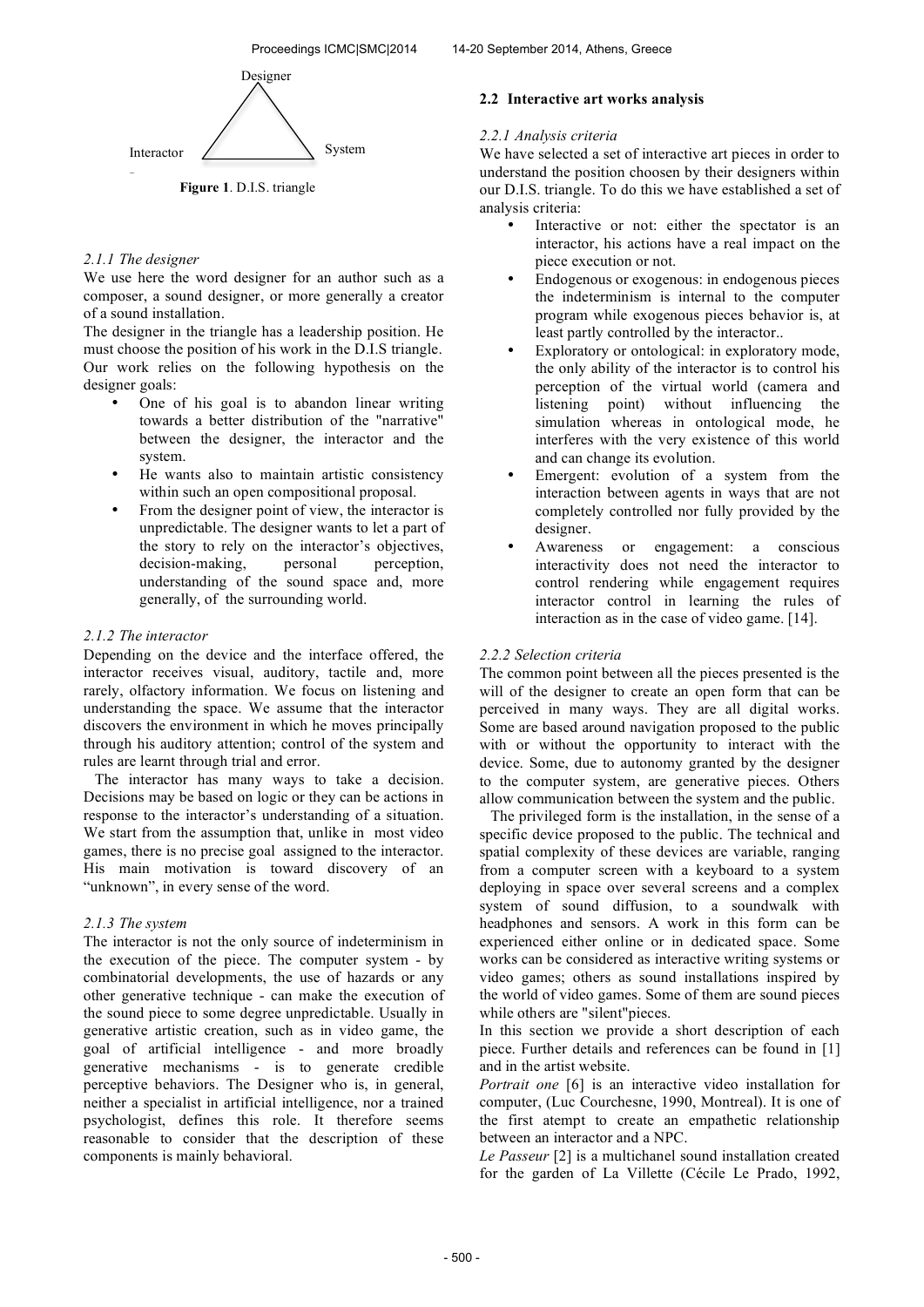Paris). The composition is linear, the non determinism relying on the listener's path through the garden.

*Mutations* [3] (B. Gortais et als., 2000, Lyon) is an interactive audiovisual installation: a virtual visual and musical composition that depends on both the uncontrolled positions of spectators in a room and the behavior of distributed virtual agents.

*Vocatifs* (C. Le Prado, 1994, Saint Denis) is an interactive sound installation. based on the distance between the interactor and the location of a written list of names (children lost during the war in Yugoslavia), the voices of people reading this list becomes less understandable.

*Divercity* [10] (B. Gortais et als, 2006, Corbeil-Essonne) is a digital audiovisual interactive installation.For the purpose of our analysis, it is an evolution of Mutations. The interactors have a better understanding and control of their actions influence on the generation of shapes and sounds via an interactive mat.

*Khorwa* [8] is a real time sound installation created atIRCAM (M. Malt, 2003, Paris). It is a purely emergent sound installation, where the music is generated by the interaction of agents, based on artificial life models.

*Listen Lisboa* [4] is an experimental interactive musical installation designed at IRCAM (C. Le Prado, 2003, Paris). Based on the interactor's path within a room and his auditive attention to events, the interactor discovers serveral possible sound evocations of the city of Lisbon.

*Façade* [8] is an on line interactive drama (M. Mateas et als, 2004). It is one of the most famous experimentation in interactive narration. The interactor is invited to dinner by a couple. According to his behavior, a domestic scene has several possible endings.

*Bandonéon* [5] is a videoludic experience (X. Boissarie et als, 2003, IRCAM, Paris). Based on the interactor's movments on an interactive mat, the interactor discovers a virtual city through a set of possible sound and visual layouts.

We have deduced a value for each analysis criteria (Figure 2) from informations available in exhibition catalogs, scientific papers and other data gleaned from the web,and in certain case our personal experience of the pieces.



**Figure 2**. Classification of artworks



**Figure 3**. Positioning artworks within the D.I.S. triangle

We positioned each art works within the D.I.S. triangle (Figure 3). We first determine a position on two axis (designer-interactor and designer-system) according to the freedom afforded by the designer to the interactor and the system. Then, by deduction, we induced the relative influence of the interactor and the system. The artworks, within which the designer gave both the interactor and the system a high degree of autonomy, are at the bottom of the triangle and equidistant between the interactor and the system. The art works that meet more endogenous criteria are situated more along the right axis (Designer/System). The artworks with less interactivity are situated more towords the top of the triangle.

For example, Divercity is positioned more towards the middle and lower in the triangle than Mutations. The latter piece increases the autonomy and control over action afforded to the interactor.

"In Mutations, the principle of decentralized musical composition is based on a set of situated agents able to sing and trigger singing in other agents. Could the viewer have himself the same ability?... In Divercity, the viewer returns to the heart of creation taking an active role. The objective is indeed that the overall dynamics of the system combines an endogenous dynamic system and an exogenous pressure from the spectator "[17].

Works with exogenous interactivity may solicit different types of attitude and consciousness from the interactor. For example, *Le Passeur* and *Mutations* , both require a limited awareness of the actions of the interactor. The first piece does not use the system during its exhibition, while the second piece focuses on it. *Listen Lisboa* and *Bandonéon* both invite visitors to engage in interactive exploration, being aware of their actions upon the evolution of audio and visuals, but with no real need to control it. *Portrait One* or *Vocatives* lie on the boundary between exploratory or ontological invitations for the interactor. *Khorwa*, owing to the autonomy and internal interaction between agents of the system, has common design choices with *Façade*, *Mutations* and *Divercity*. However *Khorwa* is the only one of these pieces that does not require any interaction with the listener. *Façade* is a narrative piece; *Divercity* is more abstract. In Façade, the designers started out giving a large degree of autonomy to the interactor and agents.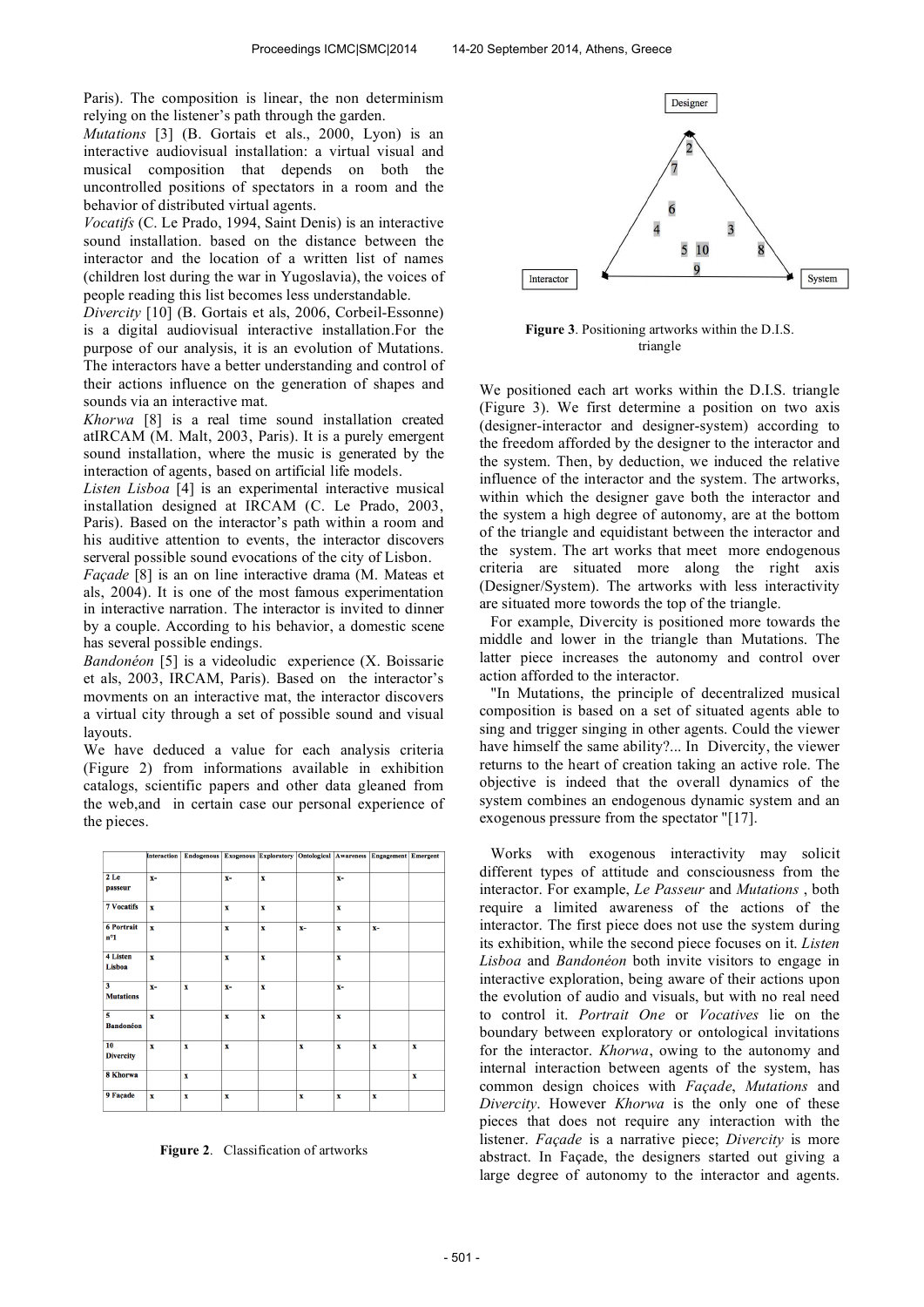Then, to control the drama while retaining autonomy, they added a Drama Manager. For *Divercity*, the process was the reverse. Designers, after several artworks in which the role of the interactor was almost non-existent alongside a very autonomous system ("*Quel temps fait-il au Caplan*", "*Le jardin des hasards*"), afforded the ability to communicate with autonomous agents.

From this analysis we observe the difficulty in defining a unique position for each piece, though this ambiguity is often an aesthetic value of the artwork. Indeed, between the intentions of the designer towards an open, scalable implementation, the possible autonomy given to the system or the interactor, and the shape of the resulting work (the type of interactivity on offer, the awareness or commitment sought from the interactor), there are many possible branches half-way between control and autonomy. In the next paragraph, we express this problem in terms of writing style.

## **2.3 Two writing styles**

" A form is aesthetically valid precisely to the extend that it can be seen and understood from multiple perspectives, when it exhibits a wide variety of aspects and resonances without ever ceasing to be itself." Umberto Eco [11]

It seems to us important to comprehend the implications upon design and realization that result from choosing a position within this triangle. To analyze this, we designed and developed two versions of the same piece (*The Listening Walker)*. These two versions are distinguished by their writing style. One is written in a style we are calling "scripted": an interactive narrative structure controlled in space and time. The other is written in astyle we are calling "emergent": in this case, the meaning of the play and its narration emerge from multiple possible interactions between the interactor and the system.

This work relies on the two following concepts:

- To let this unpredictability meaningful for both the interactor and the designer, we assume that the emergent property is beared by characters, which behaviors are defined by the designer and can be understood by the interactor. According to the game terminology, we call thereafter Non Player Characters (N.P.C.). According to the AI terminology, they also can be considered as agents. Their decisions and actions abilities can be purely reactive but also depend on a memory of previous steps [16]. The spatial extent of knowledge, perception and memory of their environment is not fixed a priori.
- Then, in order to design the two versions of " The Listening Walker", we stated, as a working hypothesis, that the designer can take the place of one of the two other protagonists in the D.I.S. triangle. He may takes the point of view of the interactor to build all the possible itineraries and stories that can be experienced by the interactor. In the opposite, he can also writes his piece from

the perspective of N.P.C., and describe a virtual world in which the interactor will evolve.

#### *2.3.1 The Scripting Style*

An interactive narration is written according to the scripting style if the designer takes the interactor's point of view. He is the narrator of an interactive scenario, written using a procedural form. The rules are contextual and related to a relative chronological order determined by the path the interactor follows. In other words, any variability inside the narration is linked to the interactor's previous experience, and in particular, his trajectory. Each N.P.C's behavior is described in relation to this experience at a given point and time of the interactor's path. The scripted design writes the story from the interactor's point of view. It is the method used for most action adventure games. The universe and the events exist only when they have been or are perceived by the interactor. The interactor is the narrator and he holds in his memory the events involved in his narration.

#### *2.3.2 The Emergent Style*

An interactive narration is written according to the emergent style if the designer takes the point of view of the system through each N.P.C. An N.P.C. is a potential narrator. He has his own perception and memory, which influence his behavior, described in a generic (non contextual) way.

In the emergent approach, each N.P.C. has its own memories as a result of their perception system. The story is described with respect to what has been perceived and remembered by each actor (interactor and N.P.C.).

In both cases, it is possible, from a narrative point of view to simulate a universal narrator who has the knowledge of events that no character has seen or heard.

# **3. THE LISTENING WALKER SCRIPTED STYLE VERSION**

*The Listening Walker* is an art piece produced as part of the Terra Dynamica project, funded by the French Government. The purpose of this three years project, begun in 2010 and developed by a dozen of academic and industrial partners, is to bring life to Terra Numerica, a static virtual city. This virtual city (Paris in the experiment) is used for numerous applications from safety simulations to art installations [12].

The production of an Art Piece, the scripted version of *The Listening Walker*, using the Terra Dynamica technology, was one of the tasks assigned to the CNAM. The title comes from a book by Michel Chion [13]. The installation was created in Paris during the "Futur en Seine" festival in June 2013.

The goal of this sound walk is to discover a virtual district of Paris around the Pantheon. The interactor walks around this part of the city wearing headphones. The experimentation takes about ten minutes. This installation is designed as a video game with different levels of exploration. The interactor's reward is the discovery of the city mainly via sound. Success depends on his listening behavior: N.P.C. are moving around him,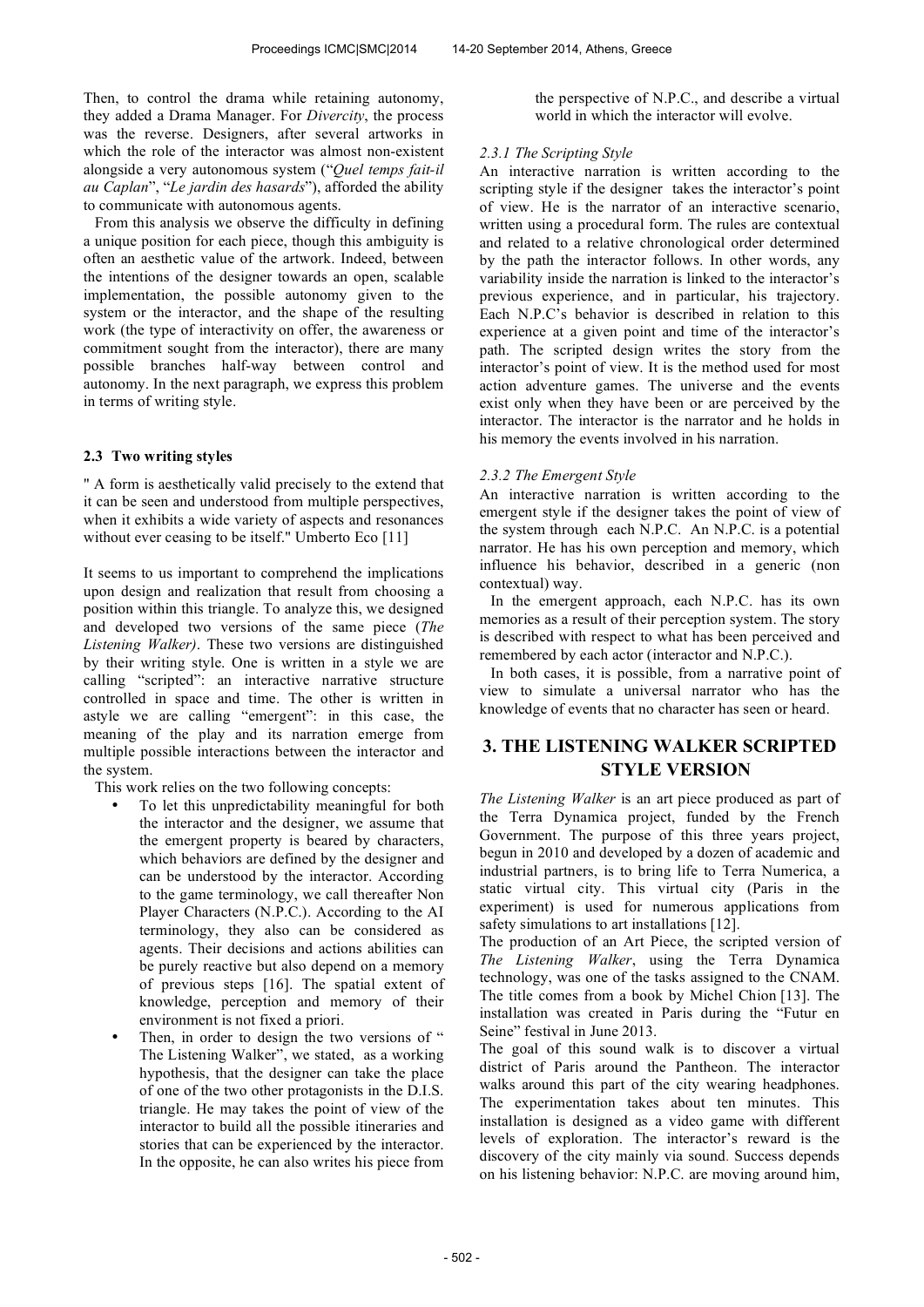interpreting his moves, the direction he takes and the time spend listening particular sounds. Depending upon the listener's attitude, each N.P.C. has his own reaction such as running away, getting closer to the listener, ignoring him or helping him to discover secret areas.

#### **3.1 Sound design choices**

The starting point of this project is the dynamic behavior of sound in space and the importance of the auditory attention that is arroused in the virtual city. In this first experiment, we classified the sounds according to the following roles:

- Landscape sounds: These are ambient sounds that contribute to the interactor's sense of immersion and the credibility of the scene. For example, the sounds of wind or traffic reposition the interactor in a familiar situation, physically experienced in a real city. Other sounds, like urban drones, contribute to this immersion but in a way that is more abstract and perhaps less conscious.
- Clue sounds: These are very localized, with the goal of attracting the attention of the interactor's avatar and to induce him to move to a specific point in the city. These clue sounds disappear as soon as the avatar leaves a zone in which they are located. Clue Sounds are not tied to any fixed or animated visual entity. They exist only in the auditory space of the city map.
- Object sounds: These are attached to a visual object, generally also to its behavior (eg, the appearance of a building, speaking of a character). The object sounds show that the interactor's avatar has triggered an event such as the appearance of a building, a character or a sound - even while outside of the interactor's field of view - and draws his attention towards them.

At the beginning of the piece, the interactor starts almost in an empty black and white landscape.The city is revealed by way of outlines traced with its streets and buildings. The challenge to its quasi non-existence at the start of the interactor's experience is essential. The loss of visual cues encourages hearing acuity, and the gradual emergence of streets and buildings at once bolsters the walker in a known domain and spatially confines him in a way that is almost maze-like. This city, while at first invisible to the interactor, bears all of the spatial constraints that the interactor will meet thereafter. Although the streets and buildings are invisible, the locations of sounds, for example, are closely related to the city map.

## **3.2 Development process aspects of the scripted version**

The scripted version was designed using a methodology strongly inspired by the level design of adventure games and the maze principle [14]. The interactor's avatar appears at a given initial point of an empty map. Invisible barriers and the associated triggers are placed according to possible paths of the interactor's avatar. The paths and the triggers are partially ordered to create sound events and the revelation of roads and buildings. Triggers are also used to guide the interactor: they lead to sound events located in the space. N.P.C., according to scripted behavior, try to seduce or intrigue the interactor. As the city is progressively revealed, the path of the avatar becomes more and more constraint by the walls of the building. The story ends when the last trigger is activated, revealing the Pantheon.

The mapping between triggers, events and N.P.C.'s behavior is written using the graphical programming language of the CryEngine, the Flowgraph.



**Figure 4**. City 4 map in the CryEngine editor

Let us illustrate this method through the City 4 version of *The Listening Walker*. City 4 is a constrained itinerary in which the interactor, hearing a sound, starts from an empty space and gradually built the city. Invisible barriers are set up on the space, as interaction spots. They set off events when the interactor enters in their influence area. A trigger can set off a sound, create a new road or a new building. These triggers are also logically ordered. Some of them can only be activated if the interactor came across the previous ones. This logical scripting ensures that the events occur in a non-anarchic way and the consistency of the itinerary.

| As the player appears at the intersection of rue Saint-Jacques<br>and rue Soufflot. |
|-------------------------------------------------------------------------------------|
| A sound hidden in rue Saint-Jacques 2 is activated;                                 |
| When the player arrives over there,                                                 |
| A part of the urban outline of a district becomes visible;                          |
| (see FlowGraph /entities/FloorAppear : FloorSoufflotPantheon).                      |
| The sound of rue Saint-Jacques 2 deactivated                                        |
| and a bass tone comes up rue d'Ulm:                                                 |
| $An$ NPC – Le Chevalier – appears visually, read a text and                         |
| heads towards the back of the Pantheon following a given path;                      |
| If the player follows him, he triggers a sound moving around him;                   |
| If the player stays longer enough listening the moving sound,                       |
| two more sound entities are triggered:                                              |
| If the player tries to catch them at the intersection                               |
| of rue Clotaire and place du Pantheon, they vanish;                                 |
| NPC Bakal appears place du Pantheon, talking to himself.                            |

**Figure 5**. Example of City 4 map scripting

For each sound rendering entity (e.g. Fond vent.ogg), we have listed its trigger conditions (e.g. triggered at startup), its playback mode (e.g. once), the stop conditions (e.g. "when the avatar passes through the St. Jacques trigger"), name of the associated flowgraph (e.g. "SoundDisapear: ZoneVentVille4"), geographic location of activation (e.g. the entire map), activity and attenuation zone (e.g. 0-150 meters), its spatial behavior (e.g. none), the noise level (e.g. constant) and the name of the entity in the CryEngine (eg Ambient volume + area shape).

Sound objects can either be linked either to a virtual actor, an area of the city, or a building behavior. They can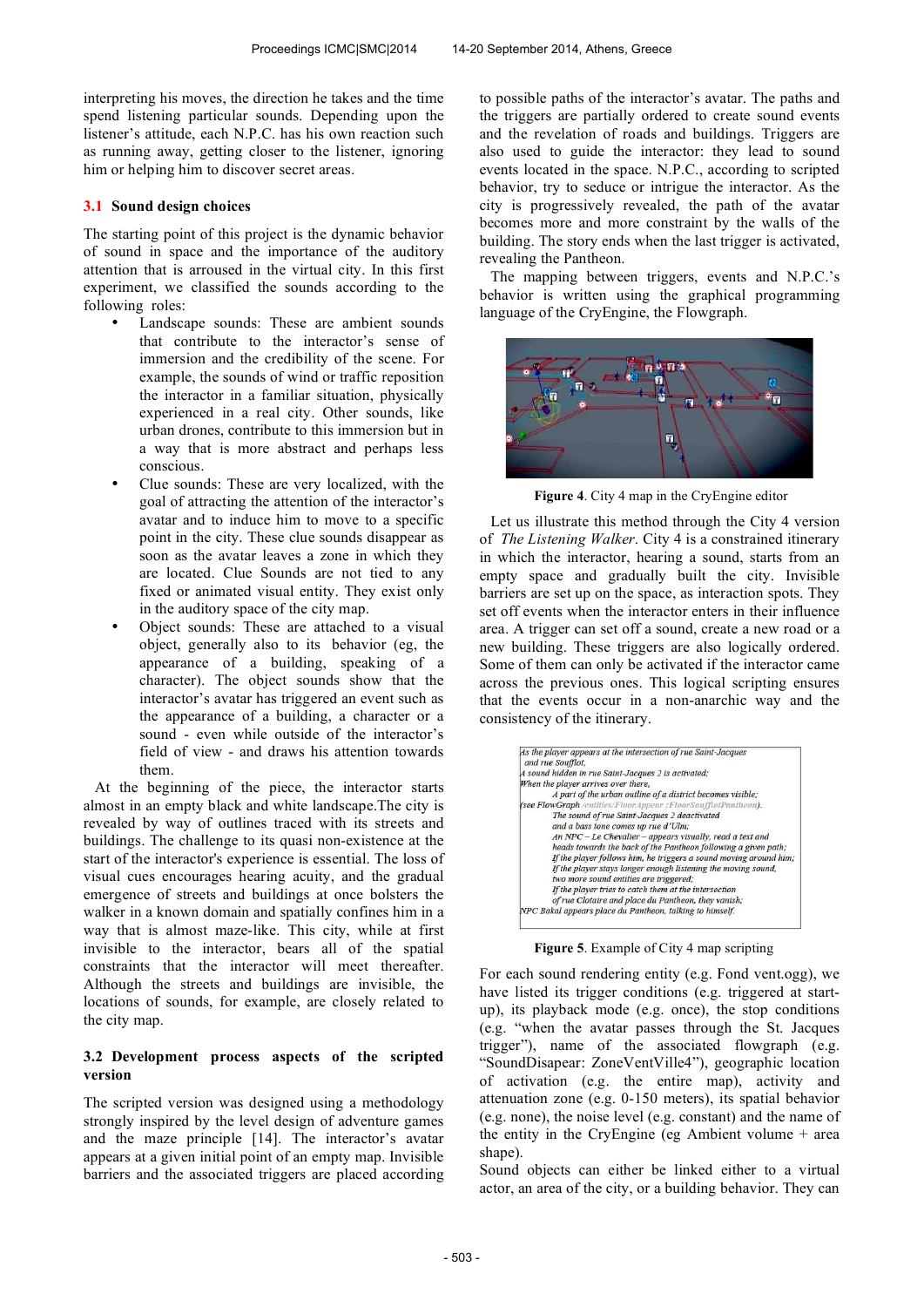also serve as a clue for the interactor's progress in the city.

The following is an example of a sound object's area of influence (Fig. 6). Within, the sound is audible with a possible attenuation cone from the center of the sphere, relative to the distance between the interactor and the position of the source of the sound.



**Figure 6.** Ambient sound

Figure 7 shows the trajectory of a sound event triggered by the collision of the interactor with the trigger for this event. The sound is then activated in the space and follows a path between the red points positioned with the designer on the map.



**Figure 7.** Ambient sound

# **4. CONCLUSIONS AND FUTURE WORKS**

In this paper we set out, throught the analysis of interactive artworks, the different choices to set interactivity within the D.I.S. triangle. These give rise to more or less autonomy to interactor or to Non Player Characters. A design choice relates to two writing styles. The design and the development of the scripted writing style is illustrated by the first version of *The Listening Walker* installation. In this conclusion, we present first the design–in-progress of the emergent style. We then tie our observations to interviews we conducted with designers mainly about the role they want to assume in their artworks. Finaly we present our steps in our study on the design process of interactive sound walk installations.

## **4.1 Emergent version of The Listening Walker**

Even if we used the same story, the same universe and the same technology as in its scripted version, the design of the emergent version of *The Listening Walker* is based on a completely different approach to the scripted one.

The main principle used is that any action is decided and executed by an agent of the system, a Non Player Character. Every N.P.C. therefore has his own perception, decision making and action system. His behavior relies only on those events that he has been able to observe and memorize. Each N.P.C. is the narrator of its own version of the story. The narration relies on a partition of the space into areas. An area is controlled by an invisible stationary N.P.C. Moving N.P.C. are permitted to act within defined sectors of the map. These moving N.P.C. have the same names and the same personalities as in the scripted version. Moreover, the relationship of empathy between the interactor and a moving N.P.C. relies on the same ideas. The corresponding actions and rules, however, are non contextual. In the emergent writing style, the designer describes what N.P.C. perceive and how they are perceived by other N.P.C. and by the interactor. Rather than positioning triggers as an ordered sequence of steps, writing here involves the development of a decisionmaking system for agents.

The emergent version of *The Listening Walker* leads us to the use of automata in the CryEngine. The exploration of this engine has helped us to identify interesting possibilities for our own practice through the methods used in video games. Methodological implications of our work are derive from the dramatization of the space, the writing of rules of interaction and behavior for autonomous agents that combinine procedural logic and object-oriented programming.

The entire design process of the emergent version and the description of our comparison between the two styles can be found in [1]. The outline of this conclusion: it is easier to write a story, even an interactive one, than to design a world. From an intellectual and even an artistic point of view, the possibilities opened up by the emergent style are very promising, though this way to conceptualize an artwork as a set of localized and dynamic pieces is a break with the common practice of music composers. The scripted style is still a much more comfortable way to design and develop an interactive sound walk.

#### **4.2 Supplementary survey and interviews**

Our analysis takes the point of view of the designer, and more specifically one of the authors of this paper. As a consequence, they cannot be directly generalized. We made interviews with seven well-known designers coming from various fields (Samuel Bianchini, Xavier Boissarie, Roland Cahen, Luc Courchesne, Jean-Marie Dallet, Mikhail Malt, Eric Viennot). The complete result of this study can be found in [1] and seems to confirm our conclusions. Here is a summary of our main reflections.

We have established a global assessment by linking our own observations, outlined in the previous paragraph, to interviews conducted with developers of interactive works. Our investigation takes as its starting point the role that the designer claims to perform. The survey then tries to clarify the different interests and approaches of